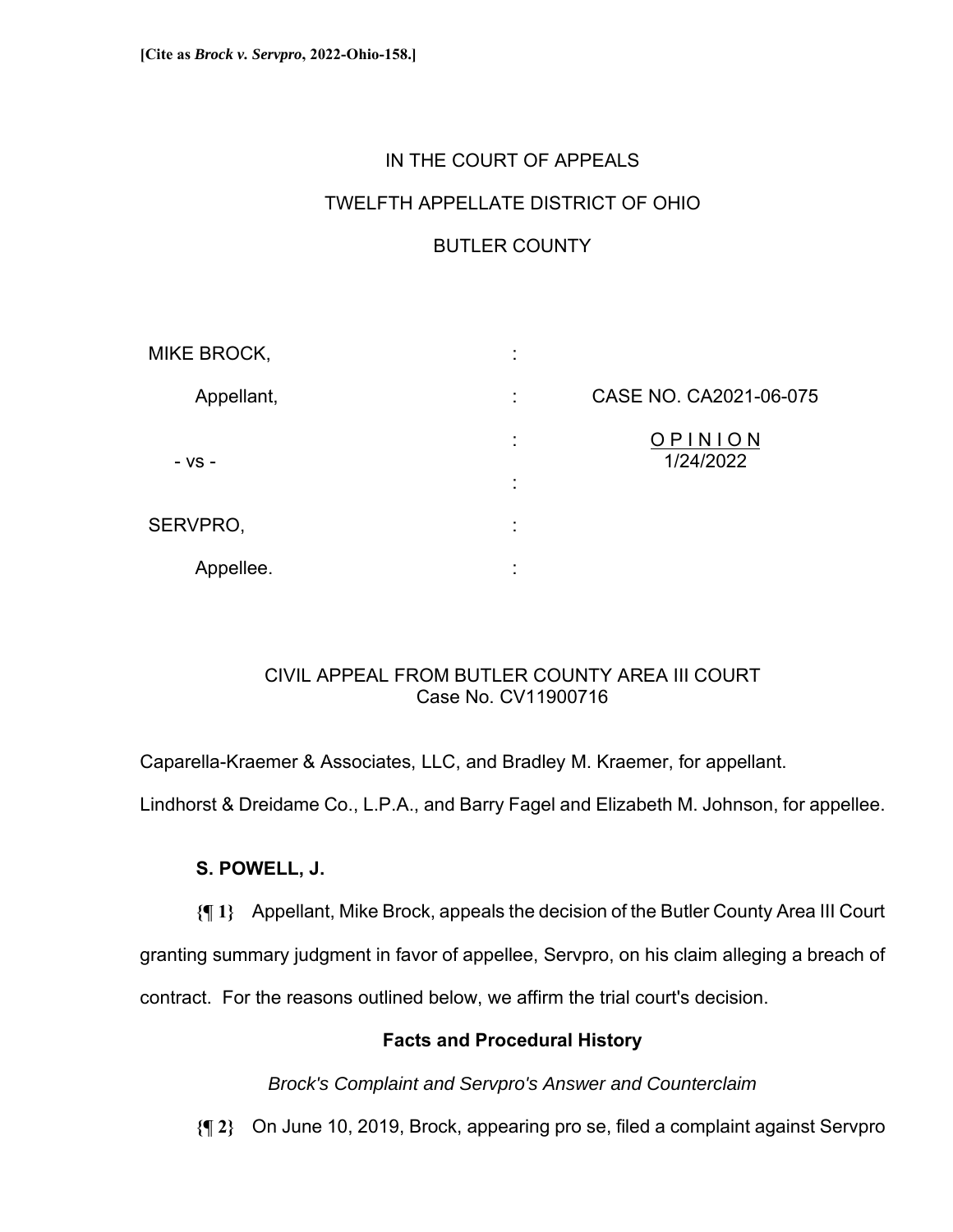alleging Servpro had "failed to do a clean-up job" he had contracted Servpro to perform in the basement of his West Chester, Butler County, Ohio home. Brock also claimed Servpro had "left mold and material they were hired to remove" from his basement. Brock sought to recover damages from Servpro in the amount of \$6,000.

**{¶ 3}** On July 2, 2019, Servpro filed an answer to Brock's complaint generally denying Brock's allegations. Servpro also filed a counterclaim against Brock alleging claims of breach of contract, unjust enrichment, and breach of the parties' settlement agreement. Servpro sought to recover damages from Brock in the amount of \$6,103.48, the price Servpro originally charged Brock to fix, clean, and restore his flooded basement.

# *Brock's Amended Complaint*

**{¶ 4}** On August 30, 2019, Brock, now represented by counsel, filed a motion for leave to file an amended complaint out of time. The trial court granted Brock's motion on September 3, 2019. Later that day, Brock filed an amended complaint against Servpro alleging claims of breach of contract and fraudulent misrepresentation. As it relates to Brock's breach of contract claim, Brock alleged the following:

> [1.] Plaintiff and Defendant, Servpro entered into a valid and enforceable contract for Defendant to clean and restore the Plaintiff's basement after it flooded.

> [2.] Defendant failed to abide by the contract to clean, restore, and fix the flooded basement.

> [3.] After Servpro had performed the work, they left the basement with mold and left the materials that they were contracted to remove.

> [4.] Servpro's failure to properly perform the work they were hired for resulted in a loss to Plaintiff in the amount of \$11,440.43 plus attorney fees and costs.<sup>1</sup>

<sup>1.</sup> The record indicates that \$11,440.43 is the amount Brock claims another home restoration company would have charged him to redo the work Servpro already did when fixing, cleaning, and restoring his flooded basement.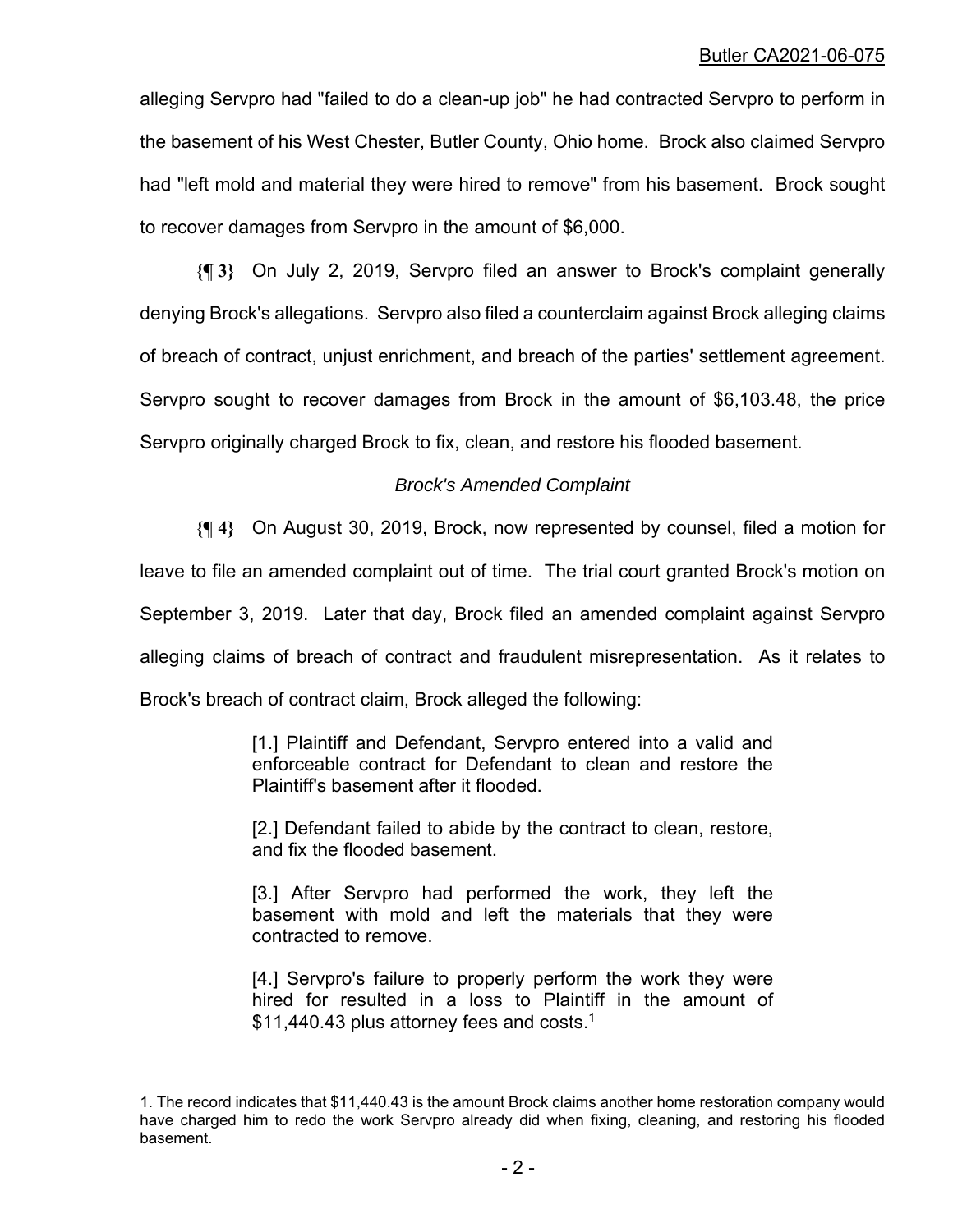#### *Brock's Deposition Testimony*

**{¶ 5}** On June 16, 2020, Servpro took Brock's deposition. During his deposition, Brock testified, in pertinent part, as follows.

**{¶ 6}** In April of 2019, Brock, who is a retired welder, returned from Florida to his West Chester home. Once there, Brock discovered his sump pump had failed, leaving approximately 12 to 14 inches of water in his basement. Upon discovering this water, Brock called his insurance carrier who recommended he contact Servpro to clean, fix, and restore his flooded basement. After speaking with his insurance carrier, Brock then got online and set up an appointment for Servpro to come to his home. Brock then went and got a "submergible pump" and pumped the water out of his basement "[s]o when Servpro got there, they could see how high the water had been by the line that it had left on the paneling in one part of the basement and the concrete walls in the other part."

**{¶ 7}** Several days later, Servpro came to Brock's house with a "bunch of fans" to dry out his once flooded basement. Once dry, Servpro then began scrubbing Brock's basement floor and removing the damaged wall paneling and ceiling tiles from his basement. Servpro also had a dumpster delivered to Brock's home to dispose of the debris it had removed from Brock's basement. Brock testified that it was at this time that "everything just went haywire."

**{¶ 8}** Asked for an example of what "went haywire," Brock initially testified that Servpro had moved his washing machine, which caused the waterline connected to the washing machine to break. Brock also testified that Servpro had "knocked over" the new sump pump he had installed in his basement. This, according to Brock, caused another two or three inches of water to accumulate on his basement floor.

**{¶ 9}** However, upon seeing this new accumulation of water, Brock testified that he pumped the water out of his basement and "repaired" the sump pump by "straighten[ing]

 $-3-$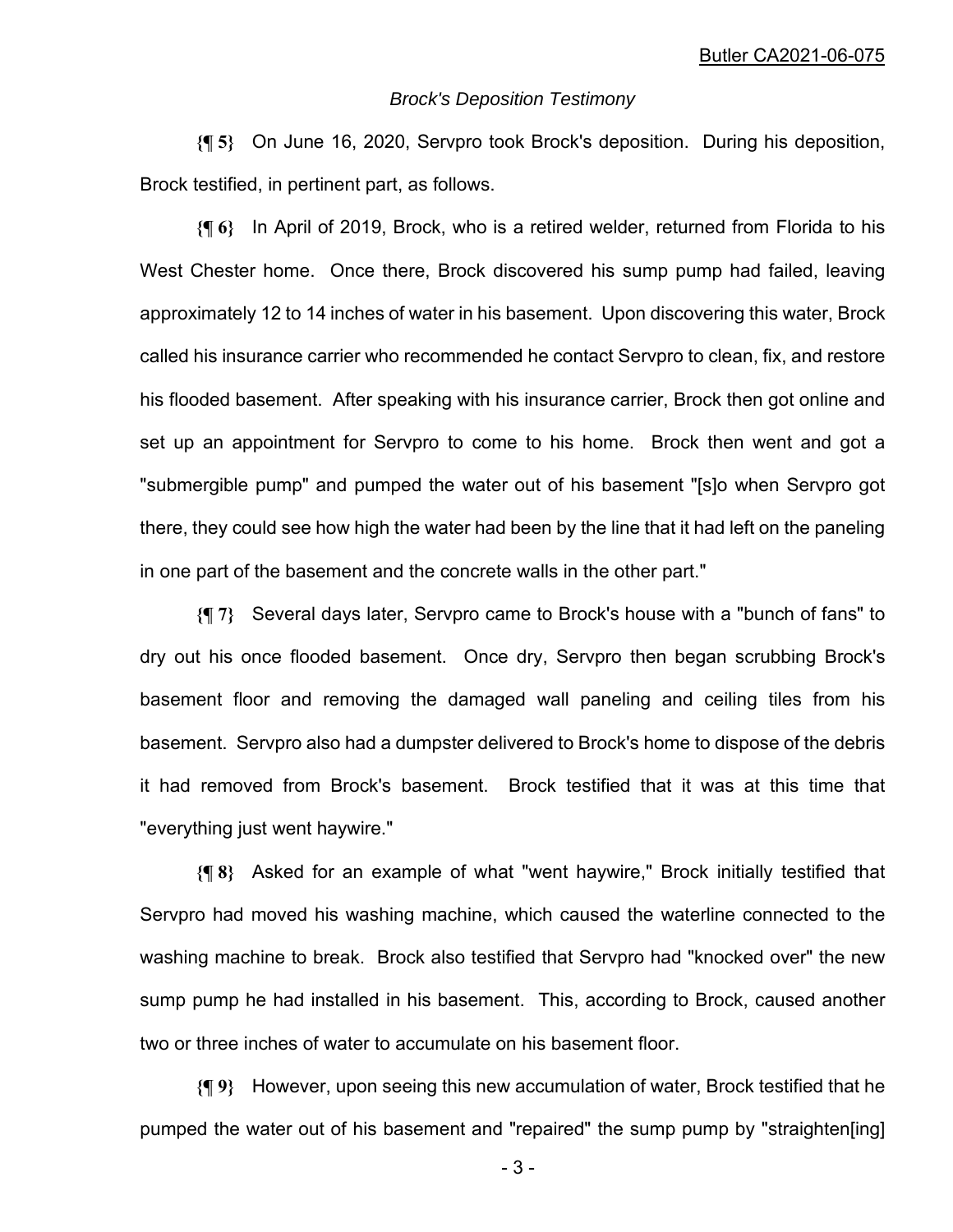#### Butler CA2021-06-075

up the pump." Brock also testified that Servpro fixed the broken waterline connected to his washing machine and that Servpro gave him an \$800 discount for the inconvenience it had caused by knocking over his new sump pump.

**{¶ 10}** As another example of what "went haywire," Brock testified that Servpro had driven onto his neighbor's property and created a rut in his neighbor's yard. Brock admitted, however, that the Servpro truck did not cause any damage to his yard and that his neighbor had never complained to him about the rut.

**{¶ 11}** Brock also testified that he believed Servpro had repeatedly "hit" his garage door with the debris it was hauling out of his basement. Brock testified that these repeated hits to his door "knocked the door off the hinge" and that Servpro "never said a word about it." But, as Brock later testified, he was able to "easily" fix his garage door by bolting the door back together with an electric screwdriver.

**{¶ 12}** Brock further testified that Servpro had broken a cable that stretched from "the pole to his house" when Servpro was moving the dumpster. Brock testified, however, the cable that Servpro allegedly broke was for an old security alarm system that "did not work," "had no function," and that he "didn't really want the cable repaired." Brock testified that he instead took "nothing but a minute" to roll the cable up and hang it outside his house.

**{¶ 13}** Brock additionally testified that Servpro had "hid" a pile of wood in a "cubbyhole" in his basement rather than removing the wood from his basement and disposing of it outside in the dumpster. Brock testified that he discovered this wood after he took a flashlight into the basement to look for whatever it was that "smelled like a skunk." Upon discovering the wood, Brock testified that he was "very upset. Because I knew what was stinking."

**{¶ 14}** After finding the wood in his basement, Brock testified that he called Servpro and said, "I'm going to get somebody else to come and look at this. I said, I'm not going to

 $-4-$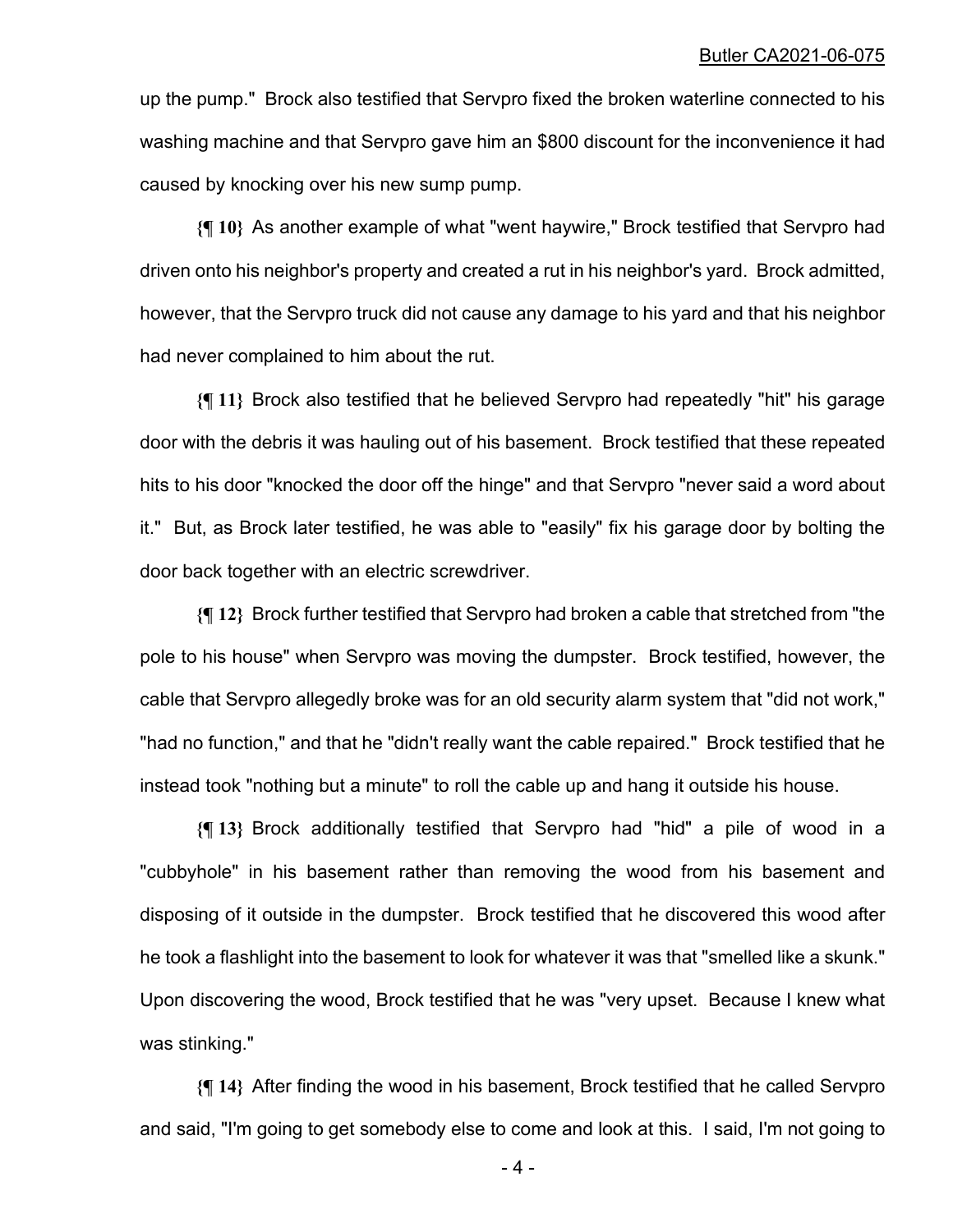pay you." Brock testified that Servpro then offered come back to his house and remove the

wood. Brock, however, refused Servpro's offer and instead told Servpro that he was "going

to have an expert to look at this whole situation because of everything that you all have

done." Brock also testified that he told Servpro they "needed to settle this issue in court."

Thereafter, when asked why he did not just let Servpro remove the wood when

offered, Brock testified:

Because I was very upset with the entire job. And I wanted to get someone who I thought or hoped would be an expert to come in and give me an estimate on what they had done and what should have been done. Because I knew by now I had been scammed.

**{¶ 15}** Continuing, when asked what he was claiming in damages on his breach of

contract and fraudulent misrepresentation claims, Brock testified, "I feel that I have been

scammed." Explaining this testimony further, Brock testified:

Because they did not do the job that they promised to do and then they tried to take advantage of the fact that they could hide that wood. And I think they need to be – just like any other criminal, they need to be shown some justice.

**{¶ 16}** The following exchange between Brock and Servpro's counsel then occurred:

Q. Okay. So you think – you're really – as it relates to Servpro, your [sic] not really out any out-of-pocket – out of any money out of pock for anything Servpro did, correct?

A. No.

Q. Okay. You just think they should be punished?

A. I think this is why we have courts of law.

Q. Okay.

A. If you have a disagreement, you take somebody to court.

**{¶ 17}** The exchange between Brock and Servpro's counsel then continued:

Q. All right. Now, when you say they didn't do what they promised to do, what did they promise to do that they didn't do?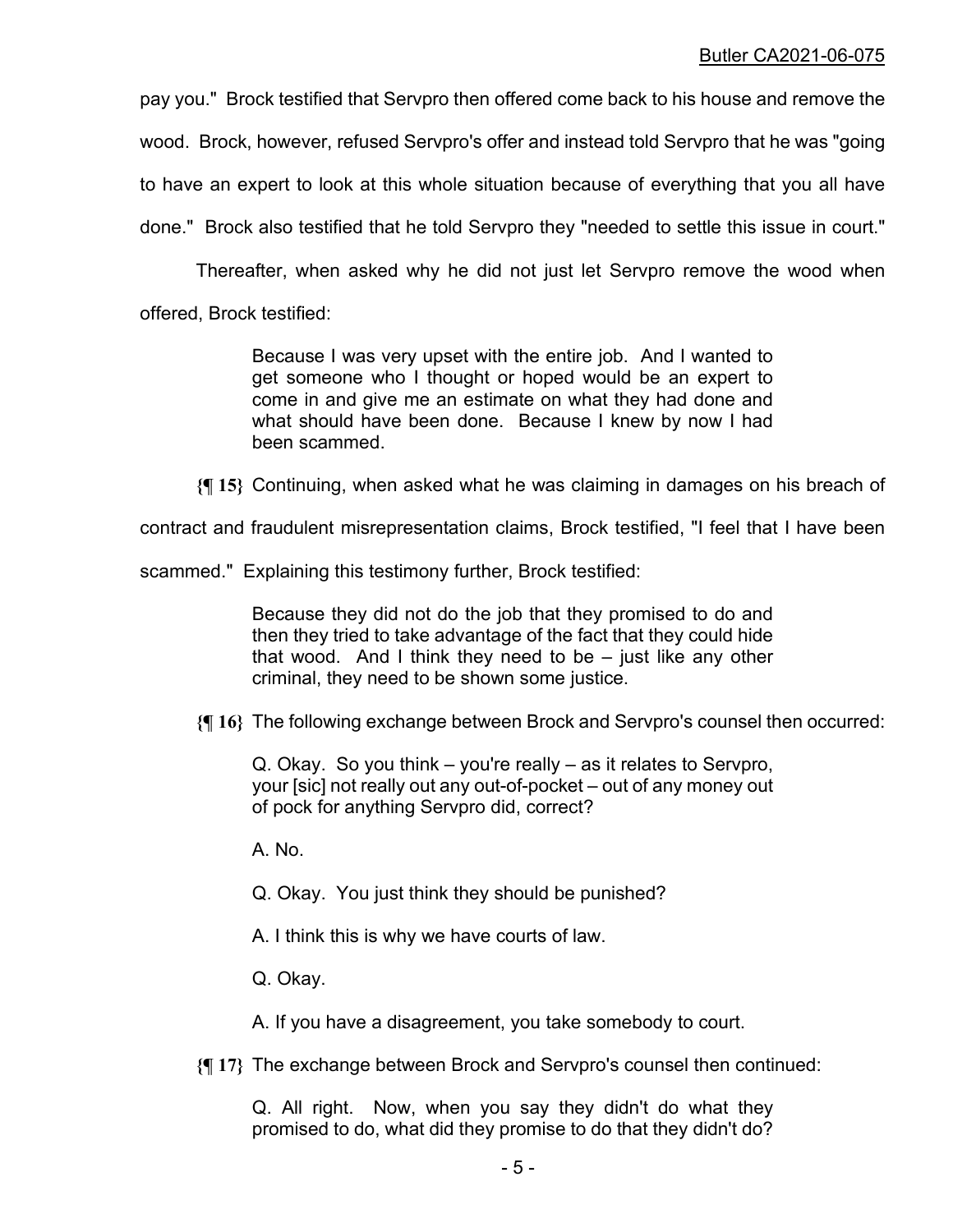A. Mainly take that wood out.

Q. Take that wood out?

A. That is the big thing that they did not do.

Q. And did you – well, actually, [Servpro] did offer to take the wood out, right?

A. Yes.

Q. Okay. And you said no?

A. No. I said, we're going to court.<sup>2</sup>

**{¶ 18}** Concluding this exchange, although admitting that he was fairly satisfied with the work that Servpro had done in fixing, cleaning, and restoring his once flooded basement, Brock testified he had not paid Servpro for any of the work that it had done to his basement.

*Servpro's Motion for Summary Judgment and Brock's Memorandum in Opposition* 

**{¶ 19}** On July 7, 2020, Servpro filed a motion for summary judgment on Brock's breach of contract and fraudulent misrepresentation claims. Servpro's motion also sought summary judgment on its counterclaim against Brock which, as noted above, alleged claims of breach of contract, unjust enrichment, and breach of the parties' settlement agreement. Brock filed a memorandum in opposition to Servpro's motion for summary judgment on August 4, 2020. As part of that memorandum, Brock specifically admitted that he had not suffered any "traditional monetary damages" as a result of Servpro's alleged breach of contract. Brock also acknowledged that there were "no economic damages to speak of" arising out of Servpro's purported breach of contract.

*Magistrate's Decision, Brock's Objection, and the Trial Court's Entry*

**{¶ 20}** On September 8, 2020, a trial court magistrate issued a decision

<sup>2.</sup> Brock later acknowledged within his deposition testimony that the wood is, in fact, still in his basement and that the wood has not been moved from the area he claims it was hidden by Servpro.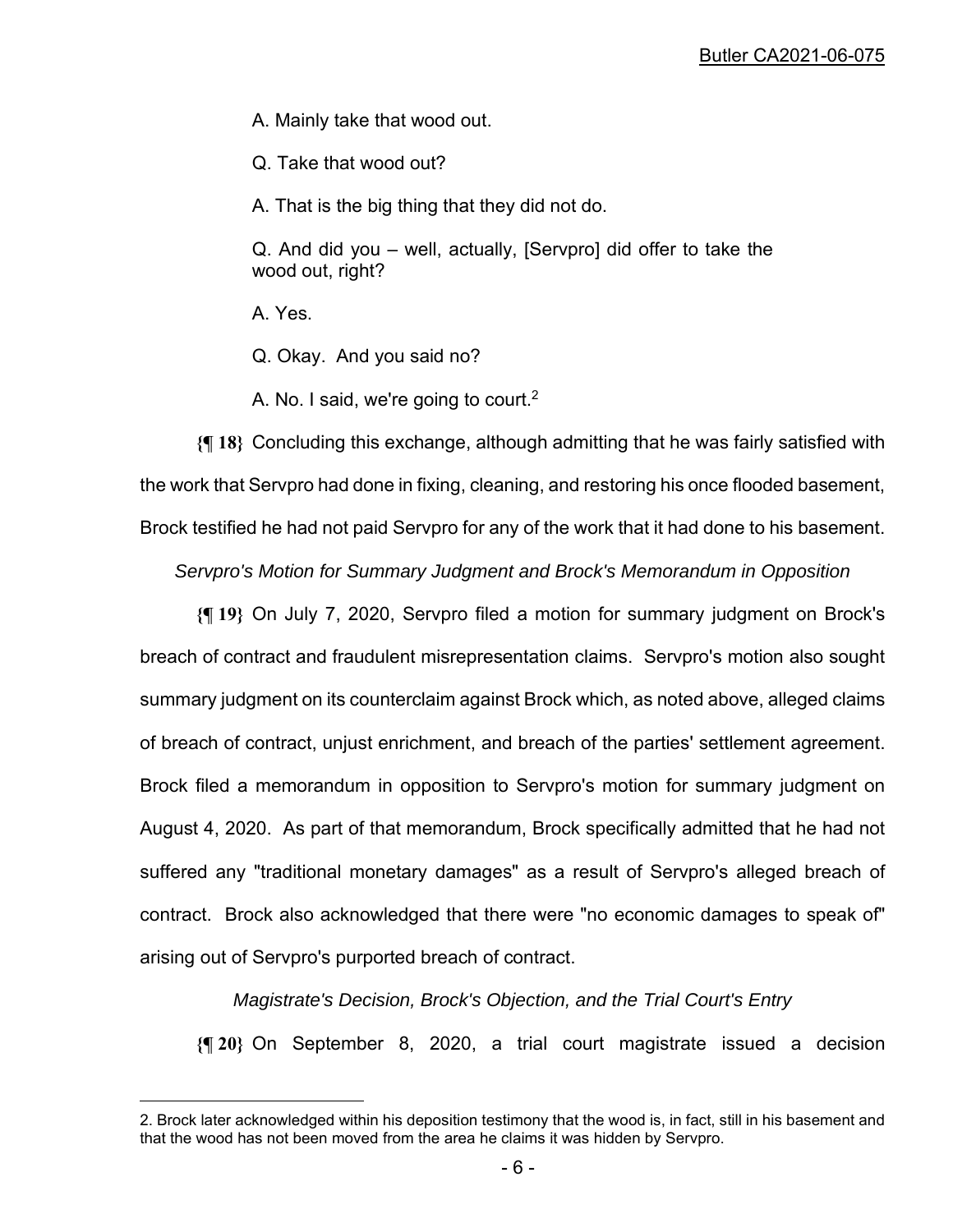recommending the trial court grant Servpro's motion for summary judgment in its entirety. The magistrate also recommended the trial court enter judgment in favor of Servpro against Brock in the amount of \$5,303.48, the price Servpro originally charged Brock to fix, clean, and restore his flooded basement (\$6,103.48) minus the \$800 discount Servpro had offered to Brock for the inconvenience it had caused by knocking over Brock's new sump pump. In so holding, the magistrate initially stated regarding Brock's breach of contract and fraudulent misrepresentation claims:

> Brock was upset because, while cleaning his basement, Servpro knocked down his sump pump, broke a water line going into the washing machine, caused a rut in his neighbor's yard, knocked his garage door off its hinge, knocked down a security alarm cable, and "hid" wood in a basement cubbyhole. But Brock was able to easily fix the sump pump; Servpro fixed the water line; the rut was in a neighbor's yard and caused no damage to Brock; Brock was able to easily fix the garage door with an electric screwdriver; the broken cable was not being used at the time and caused no damage; and Servpro offered to remove the wood, but Brock refused to let them. When asked [during his deposition], Brock admitted that he was not out-ofpocket any money at all. Instead, he wanted to see Servpro punished, because he felt that he had been "scammed" by their unprofessional behavior.

**{¶ 21}** The magistrate then noted its finding that Servpro was entitled to summary

judgment on Brock's breach of contract claim given that Brock, by his own admission, "has

not suffered any compensable damages at all. Nothing that Servpro did or failed to do cost

him any money."

**{¶ 22}** Next, as it relates to Servpro's counterclaim against Brock, the magistrate

stated:

Brock admitted that he did not pay anything to Servpro for its services, although they did the requested work. As noted above, Brock believed that Servpro was unprofessional and caused all kinds of problems while at his house, so he thought he was justified in not paying them for their work. \* \* \* [However, while] Servpro did cause a few problems that irritated Brock, \*\* \* Servpro either fixed the problem itself (water line), offered to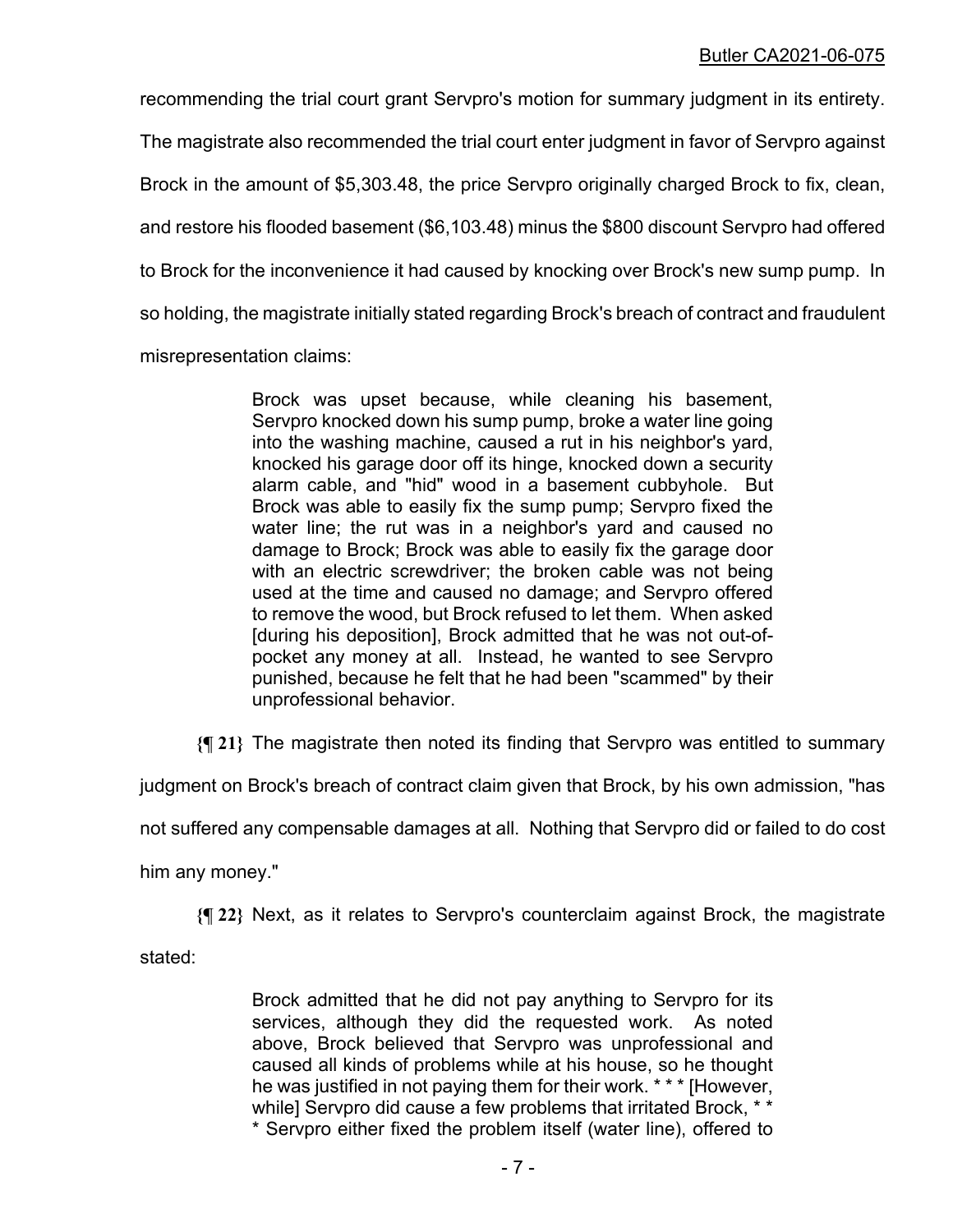fix the problem (wood in cubbyhole), did not damage Brock at all (rut in neighbor's yard, broken cable), or Brock was able to easily rectify the problems himself (garage door, sump pump).

Therefore, given Brock's admission that he had not paid Servpro for any of the work it had done to fix, clean, and restore his once flooded basement, the magistrate found Servpro was entitled to be paid pursuant to its contract with Brock.

**{¶ 23}** On September 17, 2020, Brock filed an objection to the magistrate's decision.

As part of that objection, Brock specifically stated:

While we do not object to the dismissal of Plaintiff's [breach of contract and fraudulent misrepresentation] claims, we do object to the ruling concerning [Servpro's] counter-claim and feel it should be remanded for trial.

**{¶ 24}** To support this claim, Brock argued that he believed summary judgment was improper on Servpro's counterclaim because Servpro caused "a myriad of issues" to his house and "fraudulently concealed debris in a corner to make it appear as it the work had been completed." Brock also argued that Servpro's "[f]ailure to complete the actual work and fraudulently concealing the debris to make it appear as if they had, should be ground for trial and not summary judgment."

**{¶ 25}** On May 11, 2021, the trial court issued an entry summarily overruling Brock's objection to the magistrate's decision, thereby affirming and adopting the magistrate's decision in full.

## **Brock's Appeal**

**{¶ 26}** Brock now appeals the trial court's decision granting summary judgment to Servpro, raising the following single assignment of error for review.

**{¶ 27}** THE TRIAL COURT ERRED WHEN IT INCORRECTLY GRANTED SUMMARY JUDGMENT TO SERVPRO ON BROCK'S BREACH OF CONTRACT CLAIM.

**{¶ 28}** Brock argues the trial court erred by granting summary judgment to Servpro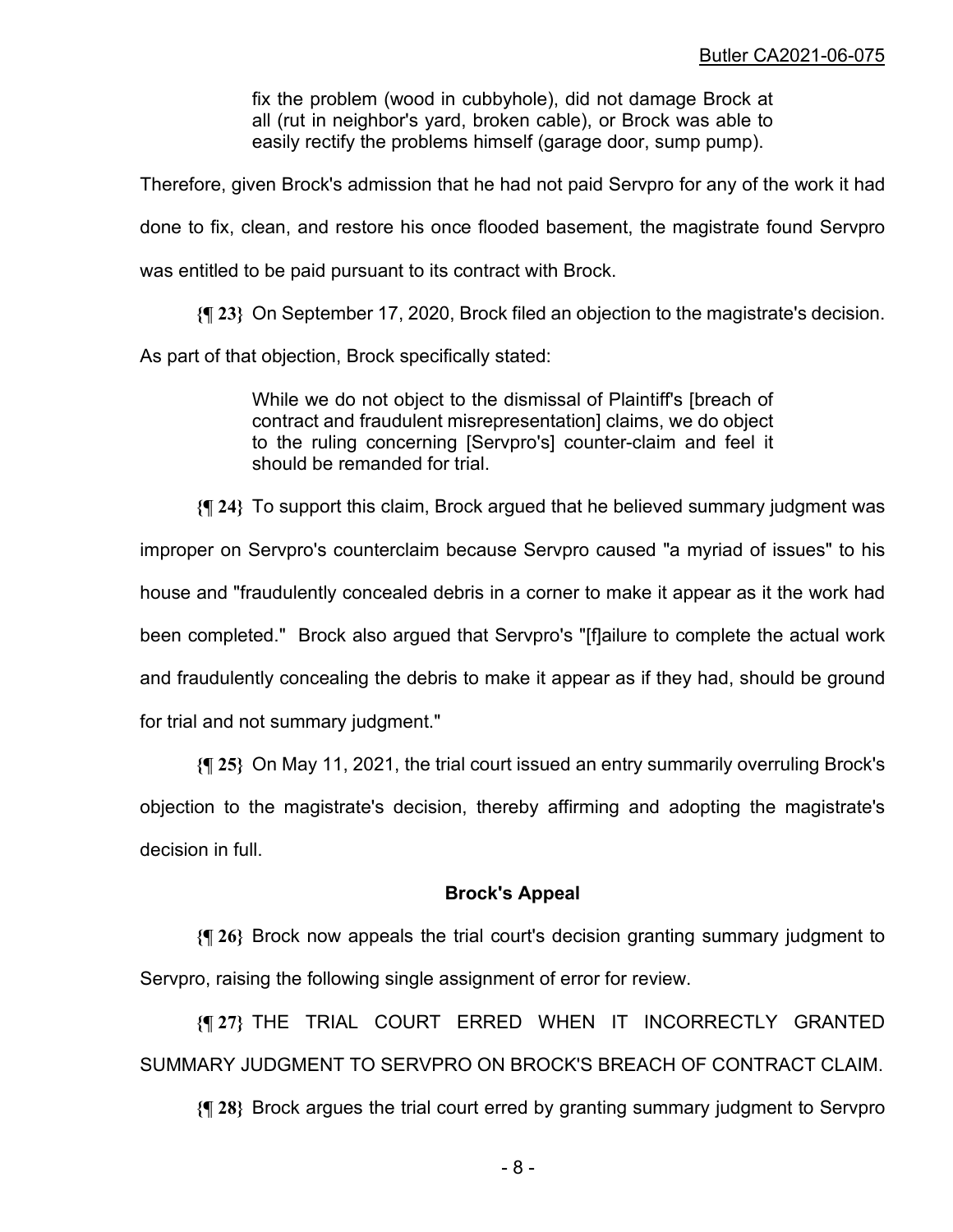on his breach of contract claim. We disagree.

## *De Novo Standard of Review*

**{¶ 29}** "This court reviews a trial court's summary judgment decision under a de novo standard." *Faith Lawley, LLC v. McKay*, 12th Dist. Warren No. CA2020-08-052, 2021-Ohio-2156, ¶ 26, citing *Deutsche Bank Natl. Trust Co. v. Sexton*, 12th Dist. Butler No. CA2009- 11-288, 2010-Ohio-4802, ¶ 7. "[D]e novo review means that this court uses the same standard the trial court should have used." *Nationwide Agribusiness Ins. Co. v. Heidler*, 12th Dist. Clinton Nos. CA2018-06-003, CA2018-07-004, CA2018-09-012, and CA2018- 09-015, 2019-Ohio-4311, ¶ 71; *Morris v. Dobbins Nursing Home*, 12th Dist. Clermont No. CA2010-12-102, 2011-Ohio-3014, ¶ 14 ("[d]e novo review means that this court uses the same standard that the trial court should have used, and we examine the evidence to determine whether as a matter of law no genuine issues exist for trial").

#### *Civ.R. 56 Summary Judgment Standard*

**{¶ 30}** "Summary judgment is a procedural device used to terminate litigation when there are no issues in a case requiring a formal trial." *Franchas Holdings, LLC v. Dameron*, 12th Dist. Clermont No. CA2015-09-073, 2016-Ohio-878, ¶ 16, citing *Roberts v. RMB Ents., Inc.*, 197 Ohio App.3d 435, 2011-Ohio-6223, ¶ 6 (12th Dist.). "Civ.R. 56 sets forth the summary judgment standard." *State ex rel. Becker v. Faris*, 12th Dist. Clermont No. CA2020-10-058, 2021-Ohio-1127, ¶ 14. "Pursuant to that rule, a court may grant summary judgment only when (1) there is no genuine issue of any material fact, (2) the moving party is entitled to judgment as a matter of law, and (3) the evidence submitted can only lead reasonable minds to a conclusion that is adverse to the nonmoving party." *Spitzer v. Frish's Restaurants, Inc.*, 12th Dist. Butler No. CA2020-12-128, 2021-Ohio-1913, ¶ 6, citing *BAC Home Loans Servicing, L.P. v. Kolenich*, 194 Ohio App.3d 777, 2011-Ohio-3345, ¶ 17 (12th Dist.). "In determining whether a genuine issue of material fact exists, the evidence must

 $-9-$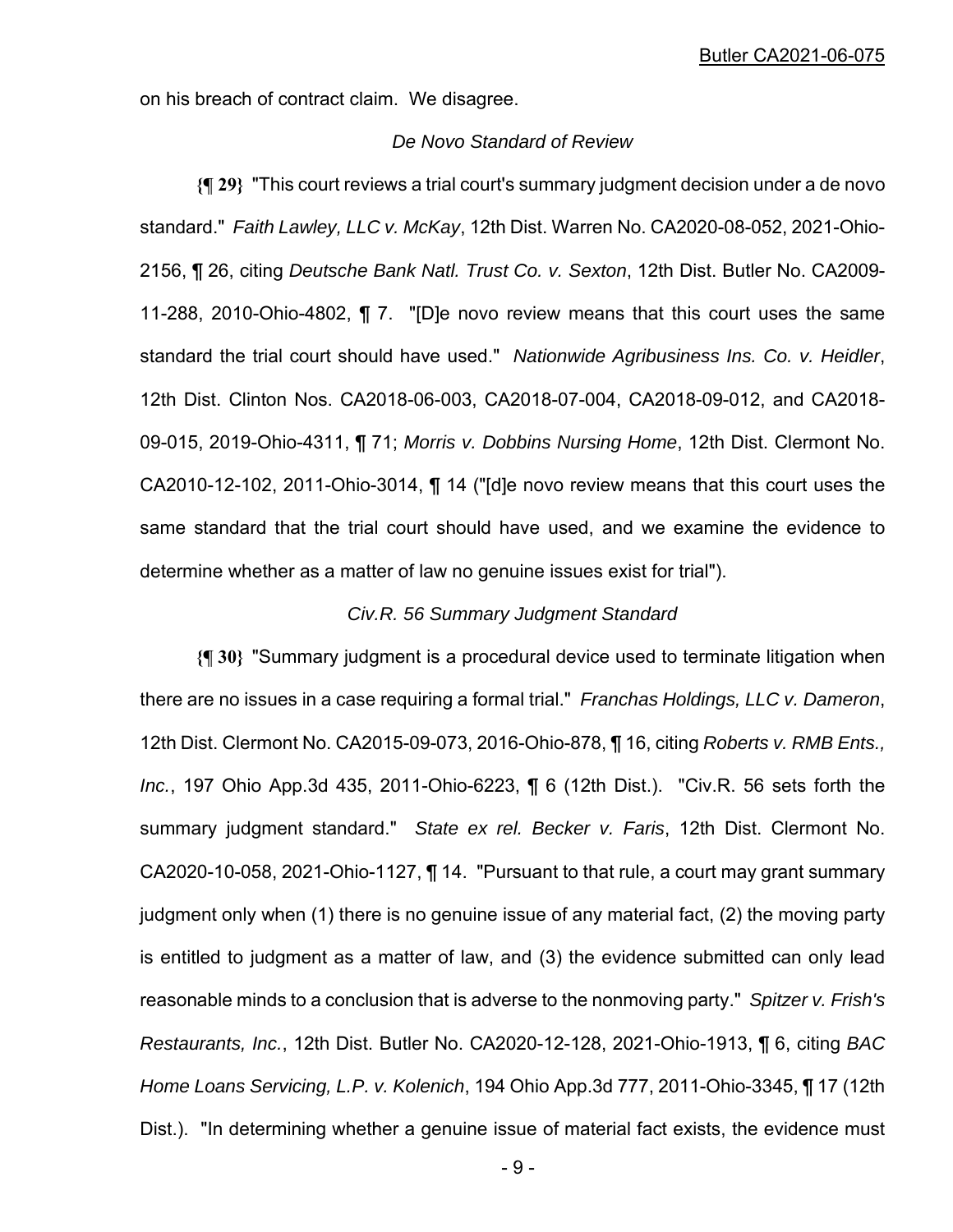be construed in favor of the nonmoving party." *Assured Admin., LLC v. Young*, 12th Dist. Warren No. CA2019-04-039, 2019-Ohio-3953, ¶ 14, citing *Vanderbilt v. Pier 27, L.L.C.*, 12th Dist. Butler No. CA2013-02-029, 2013-Ohio-5205, ¶ 8.

### *Elements of a Breach of Contract Claim*

**{¶ 31}** "To establish a claim for breach of contract, a plaintiff must prove (1) the existence of a contract, (2) plaintiff fulfilled his or her contractual obligations, (3) defendant failed to fulfill his or her contractual obligations, and (4) due to this failure plaintiff incurred damages." *Capital Real Estate Partners, LLC v. Nelson*, 12th Dist. Warren Nos. CA2018- 08-085 and CA2018-08-094, 2019-Ohio-2381, ¶ 13, citing *Roberts v. McCoy*, 12th Dist. Butler No. CA2016-04-071, 2017-Ohio-1329, ¶ 27. Proof that the plaintiff incurred damages is an "essential element of a breach of contract case." *Shelters, Inc. v. Kadivar, M.D.*, 12th Dist. Clermont No. 1073, 1983 Ohio App. LEXIS 13925, \*8 (May 25, 1983). "Damages, therefore, are legally essential to a claim for breach of contract." *Phillips v. Columbia Reserve Ltd*, 9th Dist. Lorain No. 20CA011634, 2021-Ohio-1231, ¶ 20. This means that a plaintiff's "[f]ailure to prove the essential element of damages is \* \* \* fatal to a cause of action for breach of contract." *W. & S. Life Ins. Co. v. Bank of New York Mellon*, 1st Dist. Hamilton No. C-170476, 2019-Ohio-388, ¶ 44. This is because, "[w]ithout damages, there can be no remedy for breach of contract." *Byers DiPaola Castle LLC v. Portage Cty. Commrs.*, 11th Dist. Portage No. 2014-P-0047, 2015-Ohio-3089, *¶* 23.

## *The Trial Court Did Not Err by Granting Summary Judgment to Servpro*

**{¶ 32}** Brock argues the trial court erred by granting summary judgment to Servpro on his breach of contract claim. Brock, however, did not raise this issue as part of his objection to the magistrate's decision. Brock, in fact, specifically stated that he *did not* object to the magistrate's decision granting summary judgment to Servpro on his breach of contract claim. The same is true as it relates to Brock's claim alleging Servpro engaged in

- 10 -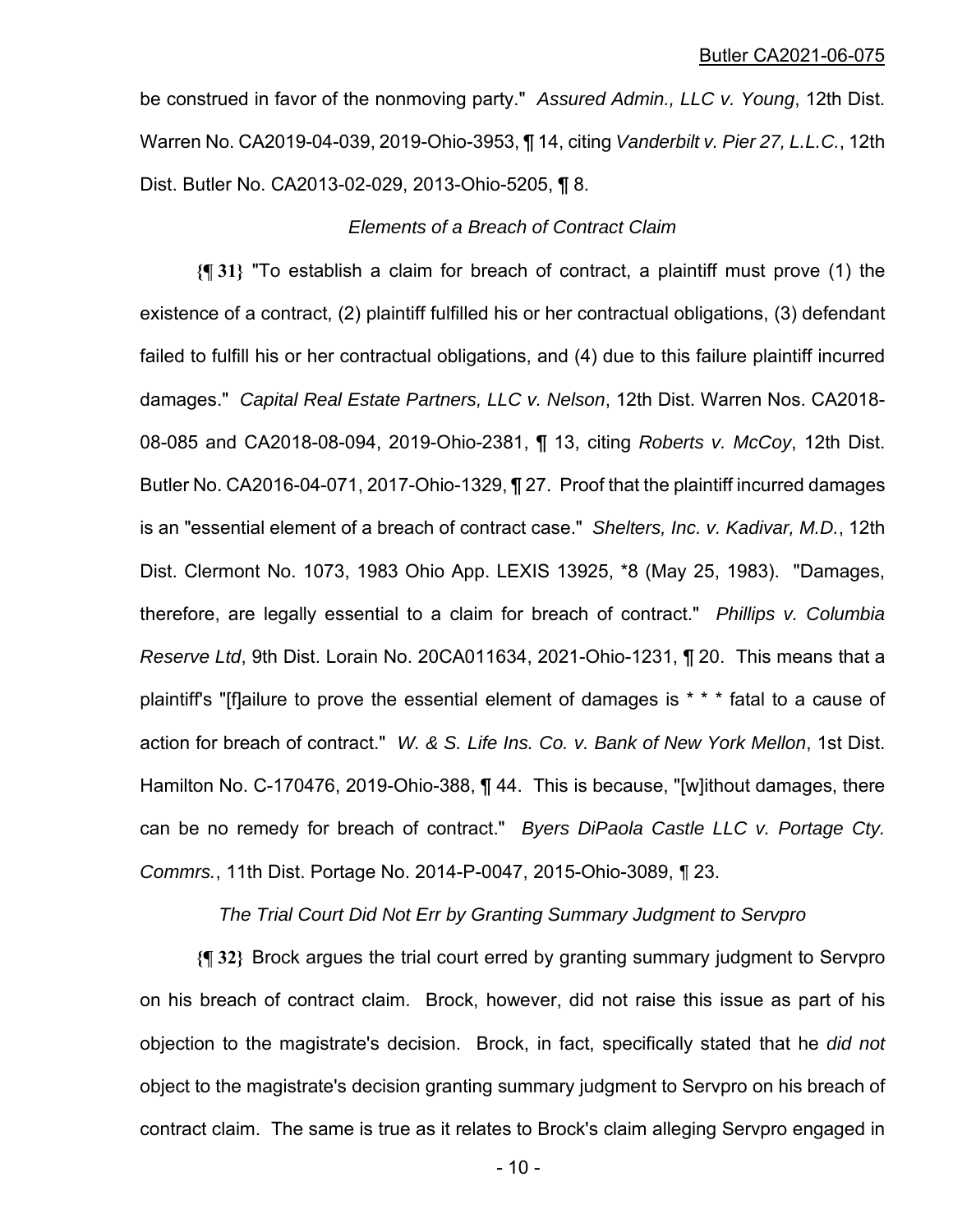fraudulent misrepresentation. Again, as Brock explicitly stated in his objection to the magistrate's decision:

> While we do not object to the dismissal of Plaintiff's [breach of contract and fraudulent misrepresentation] claims, we do object to the ruling concerning [Servpro's] counter-claim and feel it should be remanded for trial.

**{¶ 33}** By failing to object to the magistrate's decision granting summary judgment to Servpro on his breach of contract claim, Brock has waived all but plain error on appeal his challenge to the trial court's decision affirming and adopting that portion of the magistrate's decision. *See, e.g., Doran v. Doran*, 12th Dist. Warren No. CA2009-05-050, 2009-Ohio-5521, ¶ 26 (although appellant filed objections to the magistrate's decision, appellant nevertheless waived all but plain error on appeal his challenge to matters that appellant did not raise as part of those objections). When applying plain error in a civil case, like the case at bar, this court is required to be "extremely deferential" to the trial court. *Capano & Assocs., L.L.C. v. On Assignment, Inc.*, 12th Dist. Butler No. CA2015-08-153, 2016-Ohio-998, ¶ 13.

**{¶ 34}** "The Rules of Civil Procedure do not provide for plain-error review." *Jones v. Cleveland Clinic Found.*, 161 Ohio St.3d 337, 2020-Ohio-3780, ¶ 24. Because of this, "[t]he Ohio Supreme Court has set a 'very high standard' for invoking the plain error doctrine in a civil case." *Bryan v. Chytil*, 4th Dist. Ross Nos. 20CA3723, 20CA3725, and 20CA3732, 2021-Ohio-4082, ¶ 200, quoting *Perez v. Falls Financial, Inc.*, 87 Ohio St.3d 371, 375 (2000). Specifically, as the Ohio Supreme Court has stated:

> In applying the doctrine of plain error in a civil case, reviewing courts must proceed with the utmost caution, limiting the doctrine strictly to those extremely rare cases where exceptional circumstances require its application to prevent a manifest miscarriage of justice, and where the error complained of, if left uncorrected, would have a material adverse effect on the character of, and public confidence in, judicial proceedings.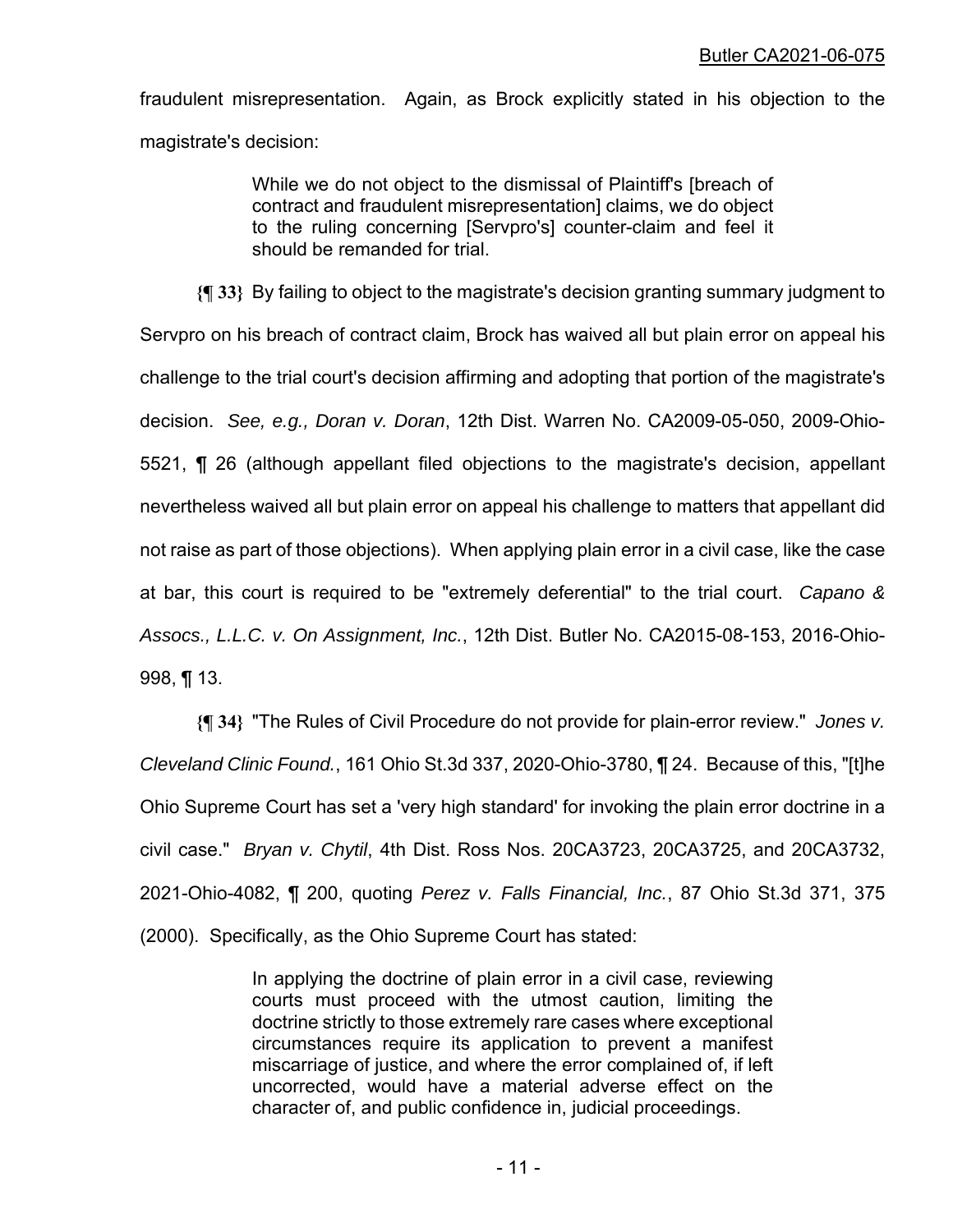#### Butler CA2021-06-075

*Goldfuss v. Davidson*, 79 Ohio St. 3d 116, 121 (1997), citing *Schade v. Carnegie Body Co.*, 70 Ohio St.2d 207, 209 (1982). Therefore, as more recently set forth by the Ohio Supreme Court, "in order for a court to find plain error in a civil case, an appellant must establish (1) a deviation from a legal rule, (2) that the error was obvious, and (3) that the error affected the basic fairness, integrity, or public reputation of the judicial process and therefore challenged the legitimacy of the underlying judicial process." *State v. Morgan*, 153 Ohio St.3d 196, 2017-Ohio-7565, ¶ 40, citing *Goldfuss* at syllabus; *see, e.g., Whitson v. Dixie Imps., Inc.*, 12th Dist. Butler No. CA2019-09-157, 2020-Ohio-1549, ¶ 44 (rejecting appellant's civil plain error claim upon finding the record was devoid of "an obvious legal error affecting the fairness of the proceedings" when applying the civil plain error test set forth by the Ohio Supreme Court in *Morgan*).

#### *Analysis*

**{¶ 35}** In this case, and just as the trial court found, Brock readily admitted as part of his deposition testimony that he "has not suffered any compensable damages at all. Nothing that Servpro did or failed to do cost him any money." Therefore, because proof that the plaintiff incurred damages is an essential element of a breach of contract claim, and because a plaintiff's failure to prove the essential element of damages is fatal to a cause of action for breach of contract, the trial court did not commit error, plain or otherwise, by granting summary judgment to Servpro on Brock's breach of contract claim. This holds true no matter how annoyed and irritated Brock may have been with Servpro's alleged unprofessionalism and the professionalism of the individuals who Servpro dispatched to fix, clean, and restore his flooded basement.

## **Conclusion**

**{¶ 36}** For the reasons outlined above, the trial court did not err by granting summary judgment to Servpro on Brock's breach of contract claim. Therefore, because we find no

- 12 -